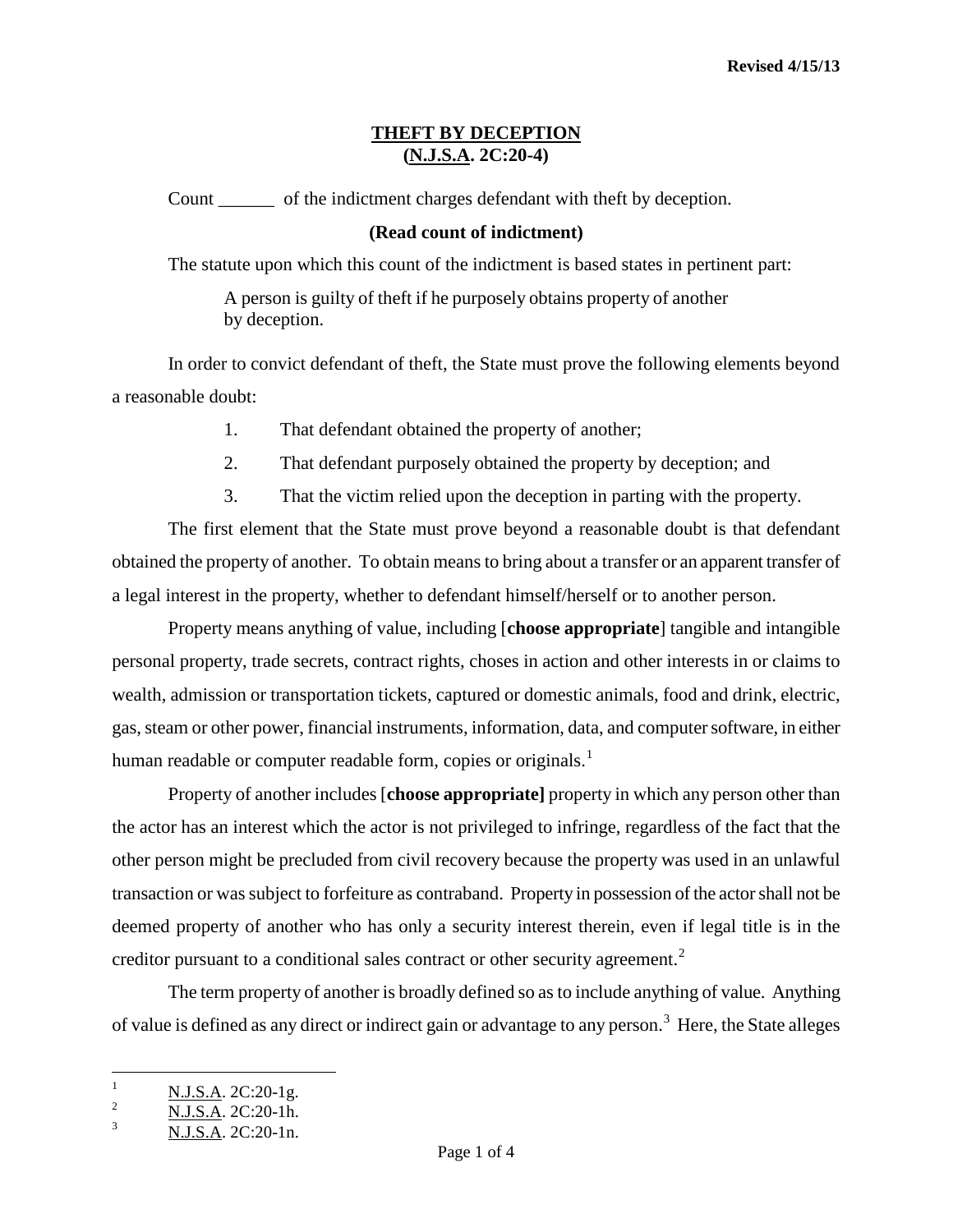### **THEFT BY DECEPTION N.J.S.A. 2C:20-4**

that the property defendant obtained was (describe property).

The second element that the State must prove beyond a reasonable doubt is that defendant purposely obtained that property by deception. A person acts purposely with respect to the nature of his/her conduct or the result of that conduct if it is his/her conscious object to engage in conduct of that nature or to cause such a result. A person acts purposely with respect to attendant circumstances if the person is aware of the existence of such circumstances or believes or hopes that they exist. "With purpose," "designed," "with design," or equivalent terms have the same meaning.

Purpose is a state of mind that cannot be seen and can only be determined by inference from conduct, words or acts. Therefore, it is not necessary that the State produce witnesses to testify that a defendant said that he/she purposely did something. His/her purpose may be gathered from his/her acts and conduct, from all that he/she said and did at the particular time and place, and from all the surrounding circumstances reflected in the testimony and evidence adduced at trial.

# [**CHOOSE APPROPRIATE]**

A person deceives if he/she purposely creates or reinforces a false impression, including false impressions as to law, value, intention or other state of mind, and including, but not limited to, a false impression that the person is soliciting or collecting funds for a charitable purpose. The term deceive does not, however, include falsity as to matters having no pecuniary significance, or puffing or exaggeration by statements unlikely to deceive ordinary persons in the group addressed.

Deception as to a person's intention to perform a promise cannot be inferred solely from the fact that he/she did not subsequently perform the promise.

Moreover, not only must the defendant's statement[s] have been false, but defendant must have known of [its] [their] falsity. If you find that the defendant believed in the accuracy of the impression created or reinforced, he/she is not guilty of deception, even though that belief was unreasonable. The State does not have the burden to prove that the defendant disbelieved; if he/she created the impression that he/she believed something to be true when in fact he/she had no belief on the subject, deception has occurred. $4$ 

Here, the State alleges that defendant \_\_\_\_\_\_\_\_.

# **OR**

A person deceives if he/she purposely prevents another from acquiring information which

<span id="page-1-0"></span> $\frac{1}{\sqrt{2}}$ <sup>4</sup> Final Report of the New Jersey Criminal Law Revision Comm'n, Vol. II: Commentary, Vol. II at 224- 25 n.6 (1971).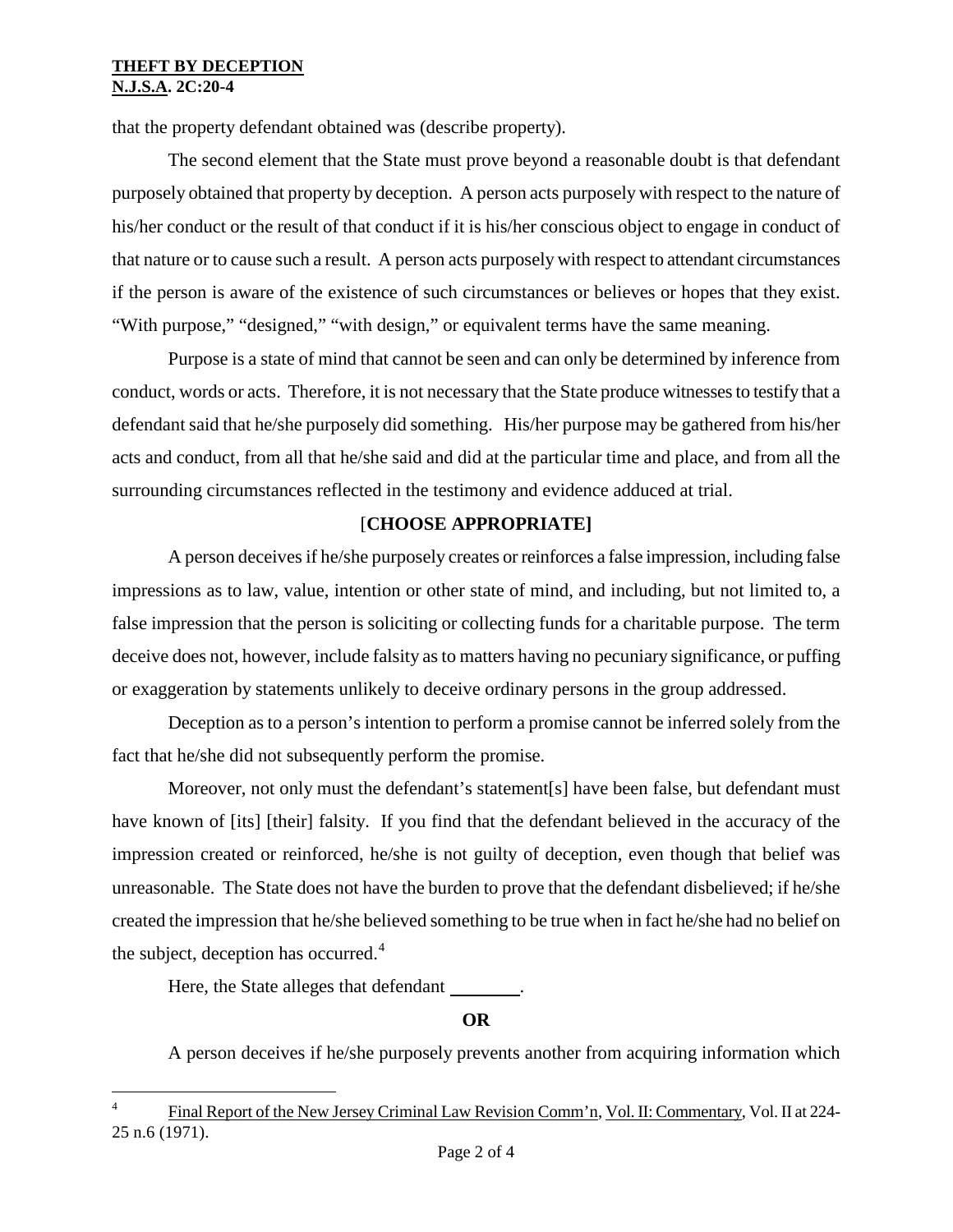would affect his/her judgment of a transaction. Here, the State alleges that defendant \_\_\_\_\_\_\_. The term deceive does not, however, include falsity as to matters having no pecuniary significance, or puffing or exaggeration by statements unlikely to deceive ordinary persons in the group addressed.

Moreover, not only must the defendant's [statement] [statements] have been false, but defendant must have known of [its] [their] falsity. If you find that the defendant believed in the accuracy of the impression created or reinforced, he/she is not guilty of deception, even though that belief was unreasonable. The State does not have the burden to prove that the defendant disbelieved; if he/she created the impression that he/she believed something to be true when in fact he/she had no belief on the subject, deception has occurred.<sup>[5](#page-1-0)</sup>

#### **OR**

A person deceives if he/she purposely fails to correct a false impression which the deceiver previously created or reinforced, or which the deceiver knows to be influencing another to whom he/she stands in a fiduciary or confidential relationship. Fiduciary means **[choose appropriate]** an executor, general administrator of an intestate, administrator with the will annexed, substituted administrator, guardian, substituted guardian, trustee under any trust, express, implied, resulting or constructive, substituted trustee, executor, conservator, curator, receiver, trustee in bankruptcy, assignee for the benefit of creditors, partner, agent or officer of a corporation, public or private, temporary administrator, administrator, administrator pendente lite, administrator ad prosequendum, administrator Appellate Division item or other person acting in a similar capacity.<sup>[6](#page-2-0)</sup> Here, the State alleges that defendant The term deceive does not, however, include falsity as to matters having no pecuniary significance, or puffing or exaggeration by statements unlikely to deceive ordinary persons in the group addressed.

Moreover, not only must the defendant's [statement] [statements] have been false, but defendant must have known of [its] [their] falsity. If you find that the defendant believed in the accuracy of the impression created or reinforced, he/she is not guilty of deception, even though that belief was unreasonable. The State does not have the burden to prove that the defendant disbelieved; if he/she created the impression that he/she believed something to be true when in fact he/she had no belief on the subject, deception has occurred.<sup>[7](#page-2-1)</sup>

<span id="page-2-2"></span> $\overline{5}$  $\frac{5}{6}$  See footnote 4.

<span id="page-2-0"></span> $\frac{6}{7}$  N.J.S.A. 2C:20-1b.

<span id="page-2-1"></span>See footnote 4.